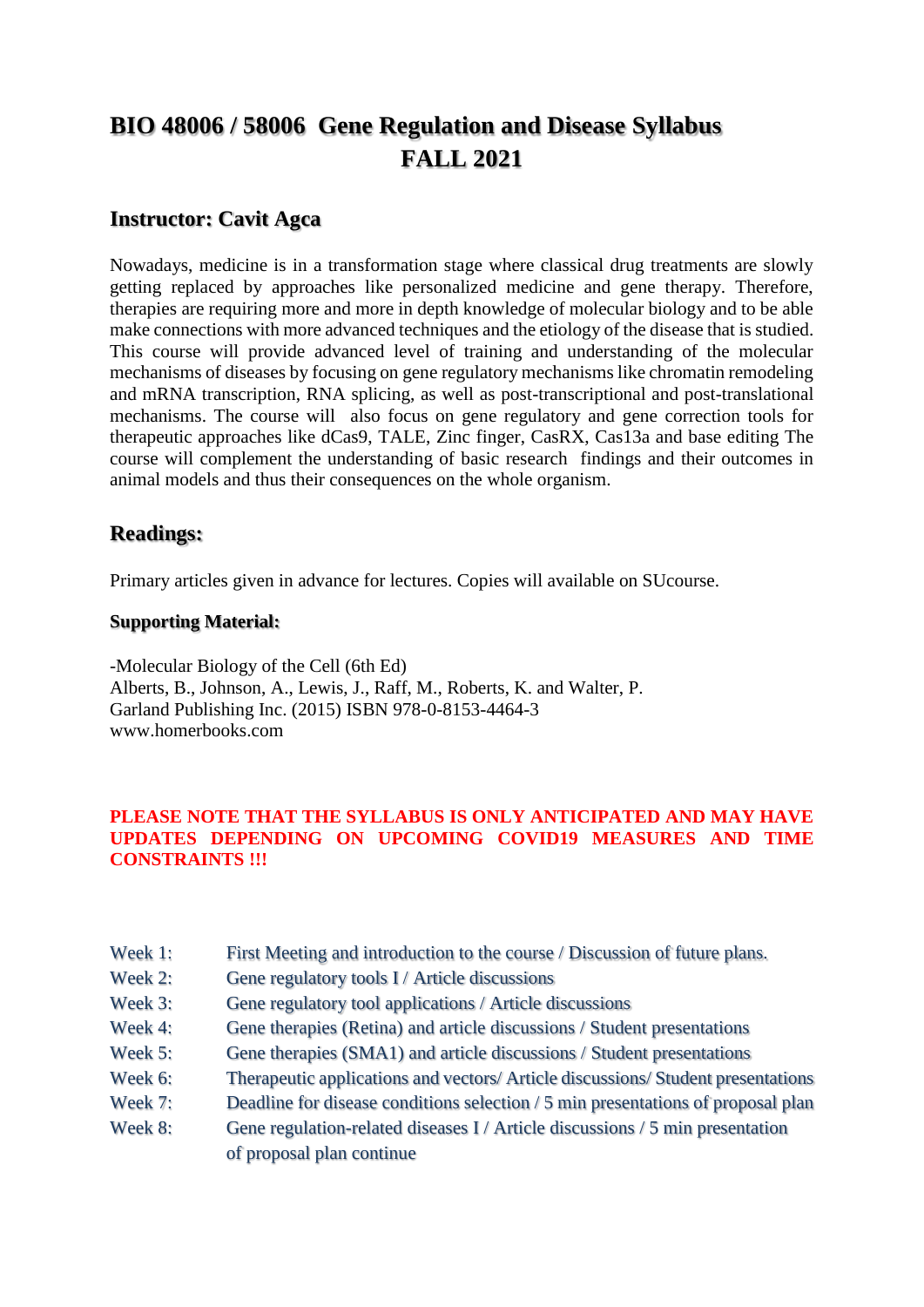| Week 9:         | Gene regulation-related diseases II/ Article discussion / Student presentations / |
|-----------------|-----------------------------------------------------------------------------------|
|                 | Proposal discussions /                                                            |
| <b>Week 10:</b> | Gene regulatory tools II / Article discussion / Student presentations / Proposal  |
|                 | discussions                                                                       |
| <b>Week 11:</b> | Gene regulatory tools applications / Article discussion / Student presentations   |
|                 | / Proposal discussions                                                            |
| <b>Week 12:</b> | AMD / Article discussion / Student presentations / Proposal discussions           |
| <b>Week 13:</b> | HIV / Article discussion / Student presentations / Proposal discussions           |
| <b>Week 14:</b> | TBA / Student presentations                                                       |
|                 |                                                                                   |

# **Grading:**

**40% An essay / proposal will be written covering the etiology, diagnostics and ongoing or possible therapautic appraoches of a given disease. Students will decide disease condition at 7th week of the course. Details of the format will be announced.**

**40% Article presentation is expected from each student. Details are given as a separate sheet. Graduate students will be assigned first.**

**20% Participation to classroom discussions.** 

# **IMPORTANT NOTES ABOUT CLASSROOM:**

- **Active (Face-to-face) classes will start immediately. Due to constraints related to Covid19, you have two options to select. You can participate to online version or the active version. Either option will occur simultaneously**
- **Please note that depending on the attendance profile, we may have to do arrangements for the active participants.**

# **Contact:**

**Instructor: Cavit Agca:** L025. Office hour: TBA **TA: Mehri Ahmadian**, mehriahmadian@sabanciuniv.edu Office hrs: TBA